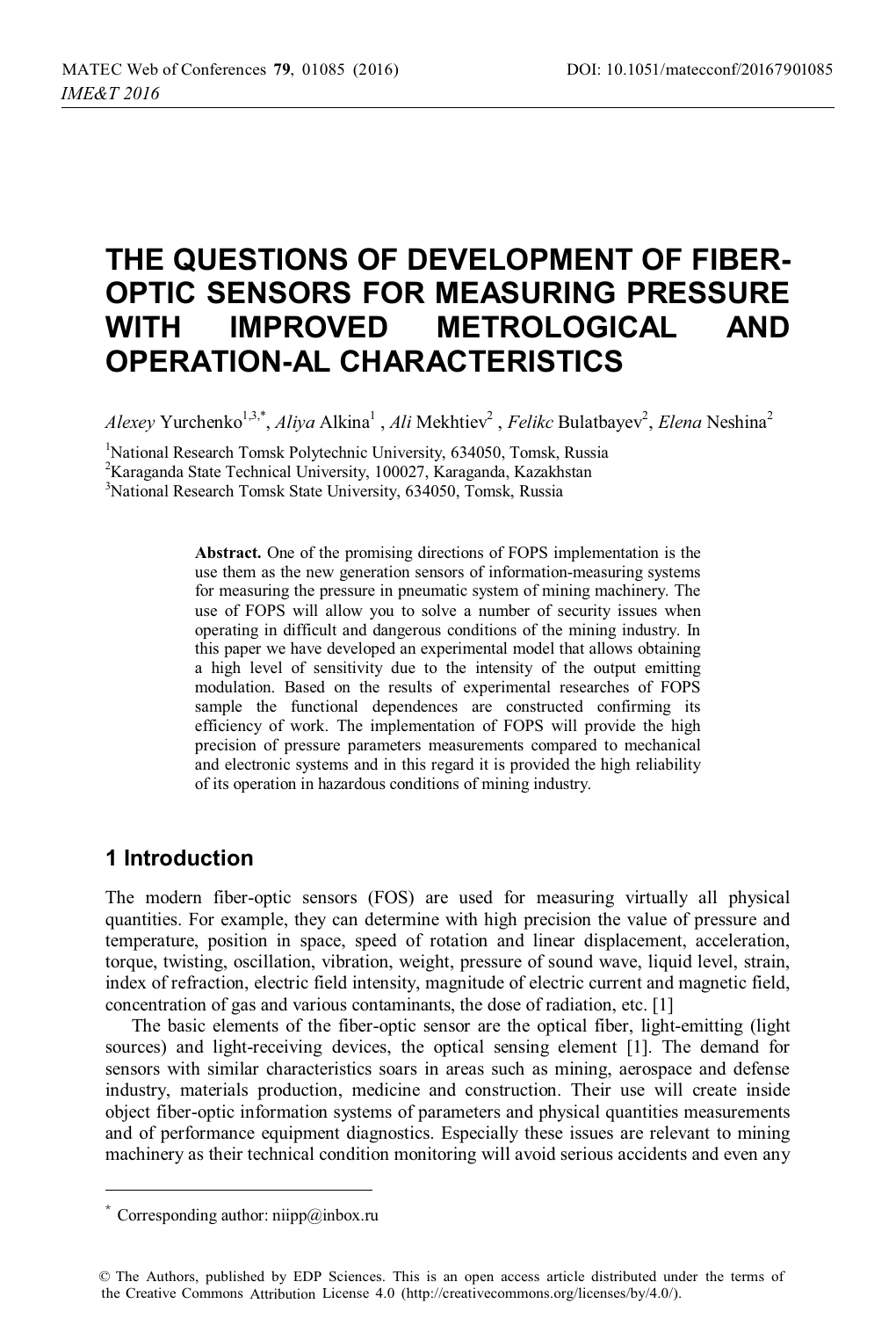loss of life and so the use of optical fiber allows obtaining a number of significant advantages compared to traditional electronic measuring systems especially under conditions of spark- and explosion hazards at production sites where there is a danger of gas explosion and dust.

Considering all the advantages one may single out the most important fact that at the pre-sent time in Kazakhstan it is practically not carried out the works on creation of information- measuring and diagnostic systems (IDS) based on FOS and existing achievements are limited to theoretical works. The significant gap in the field of FOS from foreign ones can be explained by the lack of a systematic and integrated approach to solving this problem as well as insufficient financing of this area due to the underestimation of the capabilities of FOS. Currently, in the mining industry there is a need for the Next Generation IDS with improved parameters [2].

The analysis of scientific and technical literature showed that the questions of using it in the mining industry are weakly reflected. The use of fiber-optic pressure sensors (FOPS) will allow you to solve a number of security issues when operating in difficult and dangerous conditions of the mining industry. For the great majority of developed both domestic and foreign FOPS it is used the design connected with reflection effect. It is a relatively simple concept but at the same time it has a number of disadvantages associated with the fact that a part of light emission is lost when reflected from the membrane which leads to decrease in sensor sensitivity and measurement accuracy. The achievement of reducing the loss of light in FOPS especially in the area of measured value will improve the accuracy of the measurement [2].

In view of this the aim of our work is the development of FOPS with improved metrological and operational characteristics, with simplified design so it can be implemented in mining enterprises. One of the promising directions of implementation of FOPS is the use them as the next generation sensors of information-measuring systems for measuring the pressure in pneumatic systems of mining machinery. The precise control of pressure parameters is an important factor in ensuring the regulatory safety requirements in hazardous production and it is required to provide the spark- safe circuit [3].

#### **2 The fiber-optic pressure sensors**

We have developed an experimental model of FOPS (Figure 1) in accordance with the tasks as-signed that contains an optical fiber (single-mode) 1 with core 2 as the measuring element. It is installed in the housing 3 with the sawn groove for placing the optical fiber light guide 1. The optical fiber light guide is polished on the part of its length to formation of a flat chamfer 4. In this case the membrane 5 with protrusion 6 is fixed to the housing 3. The liquid 7 is placed be-tween the membrane with the protrusion 6 and the housing 3.



Figure 1. FOPS construction.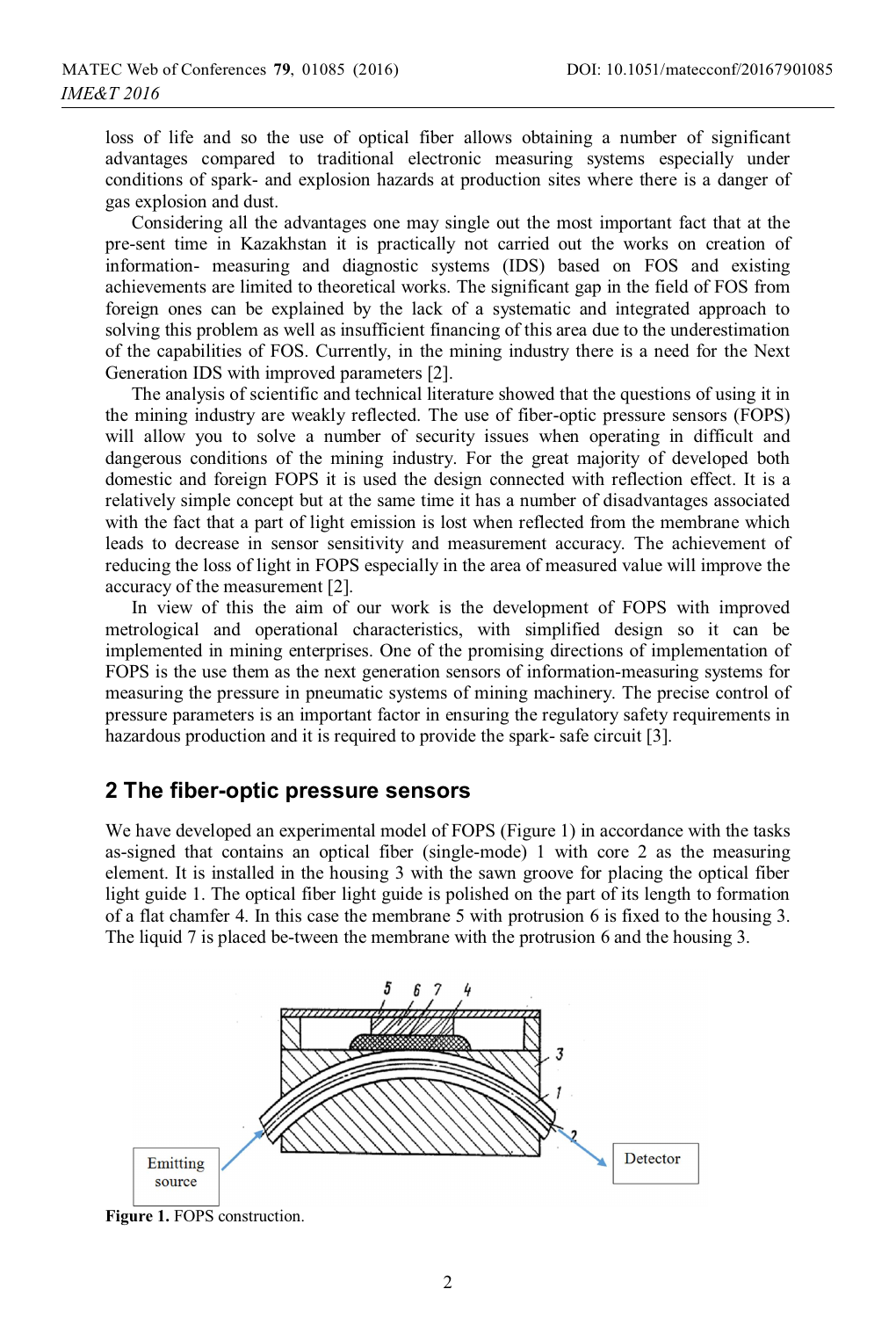This construction allows you to obtain a high level of sensitivity due to the intensity of modulation of the output emitting resulting from violation of mode and fluid locking arising from the displacement of the membrane in the range of 0.01 μm. In FOPS it is connected to a source of emitting of optical range. With a change of pressure there is the pressure on the mem-brane 5 causing its movement. This leads to a change in distance between the protrusion 6 and the chamfer 4 located on optical fiber and this results in the change in modes synchronization in the liquid 7. It is necessary to achieve the equality of modes of optical fiber and liquid wave-guide at the place of connection where it occurs the transfer of radiation power from the fiber to the liquid light guide, the phase synchronism is achieved in its thickness and determined by the following ratio, when  $\Delta \beta = 0$ : In the optical fiber light guide 1 it is administered

$$
K_2^2 = \frac{2\pi}{\lambda} \cdot n_2^2 \tag{1}
$$

Where  $n_1$  is the refractive index of cladding;  $n_2$  is the refractive index of liquid

$$
K_3^2 = \frac{2\pi}{\lambda} \cdot n_3^2 \tag{2}
$$

Where  $n_3$  is the refractive index of the polished plate (of membranes protrusion)  $m = 0, 1, 2...$  – integral nonnegative number.

The change in the constants of the modes distribution of the liquid waveguide when moving the protrusion 6 of the membrane leads to a violation of the condition of phase synchronism of modes of the optical fiber light guide and liquid waveguide that causes a change in the value of branch line from the optical light guide in liquid waveguide that causes a decrease in power of the optical radiation in output of the optical fiber light guide. The equality of the constants (phase synchronism) of the waveguide modes is achieved when the thickness of the liquid waveguide is defined with the following ratio, when  $\Delta\beta=0$ 

$$
t = \frac{1}{\left(K_2^2 - \beta^2\right)^{1/2}} \left[ \arctg \frac{\left(\beta^2 - K_1^2\right)^{1/2}}{\left(K_2^2 - \beta^2\right)^{1/2}} + \arctg \frac{\left(\beta^2 - K_3^2\right)^{1/2}}{\left(K_2^2 - \beta^2\right)^{1/2}} + m\pi \right]
$$
(3)

Where *β=β0+ Δβ*

 $\beta_0$  is the constant of distribution of single-mode optical fiber light guide;

$$
\Delta \beta = \frac{\sqrt{3}}{2} \cdot K
$$
;

*K* is the coupling value between fiber and liquid waveguides;

$$
K_1^2 = \frac{2\pi}{\lambda} \cdot n_1^2 \, ;
$$

 $\lambda$  – wavelength of light emission;

When the membrane (protrusion 6) is displaced there is a change in the distribution of the constant modes of the liquid waveguide 7 and it creates the conditions in which the phase synchronism of modes of the light guides 1 and 7 is broken that increases the amount of additional emitting losses and changes the level of scattering in the light guide. To ensure the high sensitivity of the sensor it is required to branch off 50% of the total power of optical radiation to the liquid light guide. Our sensor is produced on the basis of singlemode fiber made of quartz with cladding diameter of 125 μm and core diameter of 9 μm. The refractive indexes of the core are 1.462 and 1,456 of cladding. The base is made of quartz in which there is the sawed notch with width of  $150 \mu m$  and radius of 200 mm [4]. Glycerin is used as the liquid light guide. When there is a displacement of the membrane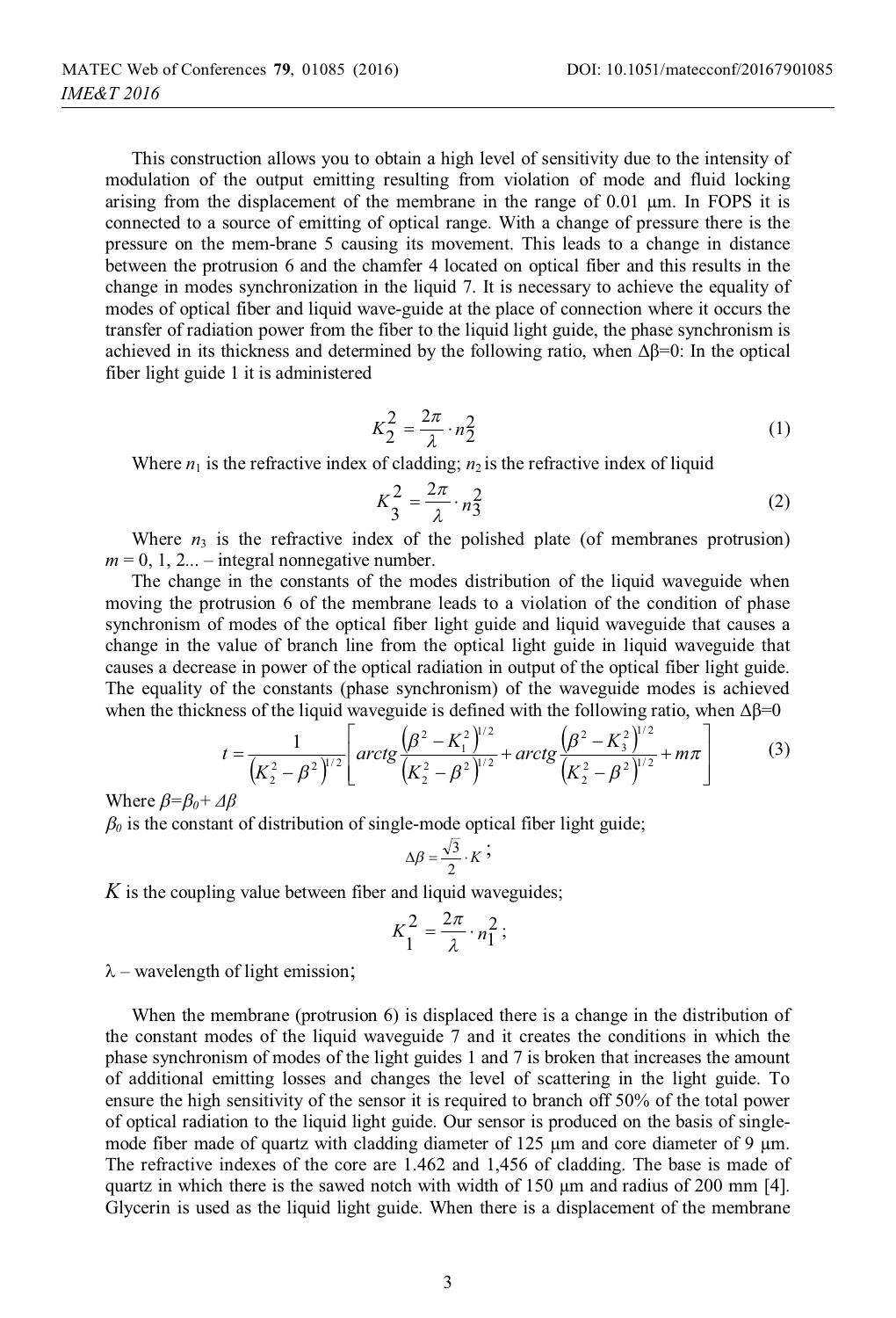protrusion at 0.01 μm it is achieved 50% modulation of the op-tical emission passing through the optical fiber light guide 1, as the modulation is based on the process of violation of phase synchronism of the modes and the high sensitivity of the sensor is achieved [5]. It is used the semiconductor laser (light-emitting diode) as an emitting source and the optical power meter (OM3-65) as the receiver.

The results of experimental studies were used while constructing the approximating functions, analytical dependence of the output power of optical emission from the applied load is represented as follows:

a)mathematical model of the 4th degree:

*-0.0000524476m4 +0.00116162m3 -0.00966783m2 -0.00640637m+1.00175=f(Pout)*;

b) quadratic approximation (quadratic model):

*-0.00142191m2 -0.0259627m+1.00958=f(Pout)*;

c)cubic approximation (cubic model):

*0.000112665m3 +0.00311189m2 -0.0195183m+1.00552=f(Pout)*;

On the data obtained the analysis of the developed models on the criterion of Akaike (AIC) was carried out which showed that the most accurate one will be the cube model because it has the smallest criterion value [6]. The boundary conditions of the mathematical model are the load on FOPS from 0 to 10 kg, ambient temperature is  $+22^{\circ}$  C, relative humidity of the air is up to 60%; atmospheric pressure is 102 kPa. Initial conditions are *Pout=0; m=0*.

The dependency graph of the output power from the applied load is presented in Figure 2. The researches have shown that the developed FOPS has a negligible nonlinearity when the load is equal to one kilogram and the stable linearity of characteristics is remained while increasing the load from 2 to 10 kg.



**Figure 2.** The dependency graph of the output power from the applied load.

## **3 Conclusion**

The conclusion is that the use of FOPS will provide the high accuracy of measurement of pressure parameters with the provision of safety requirements. The obtained results allow